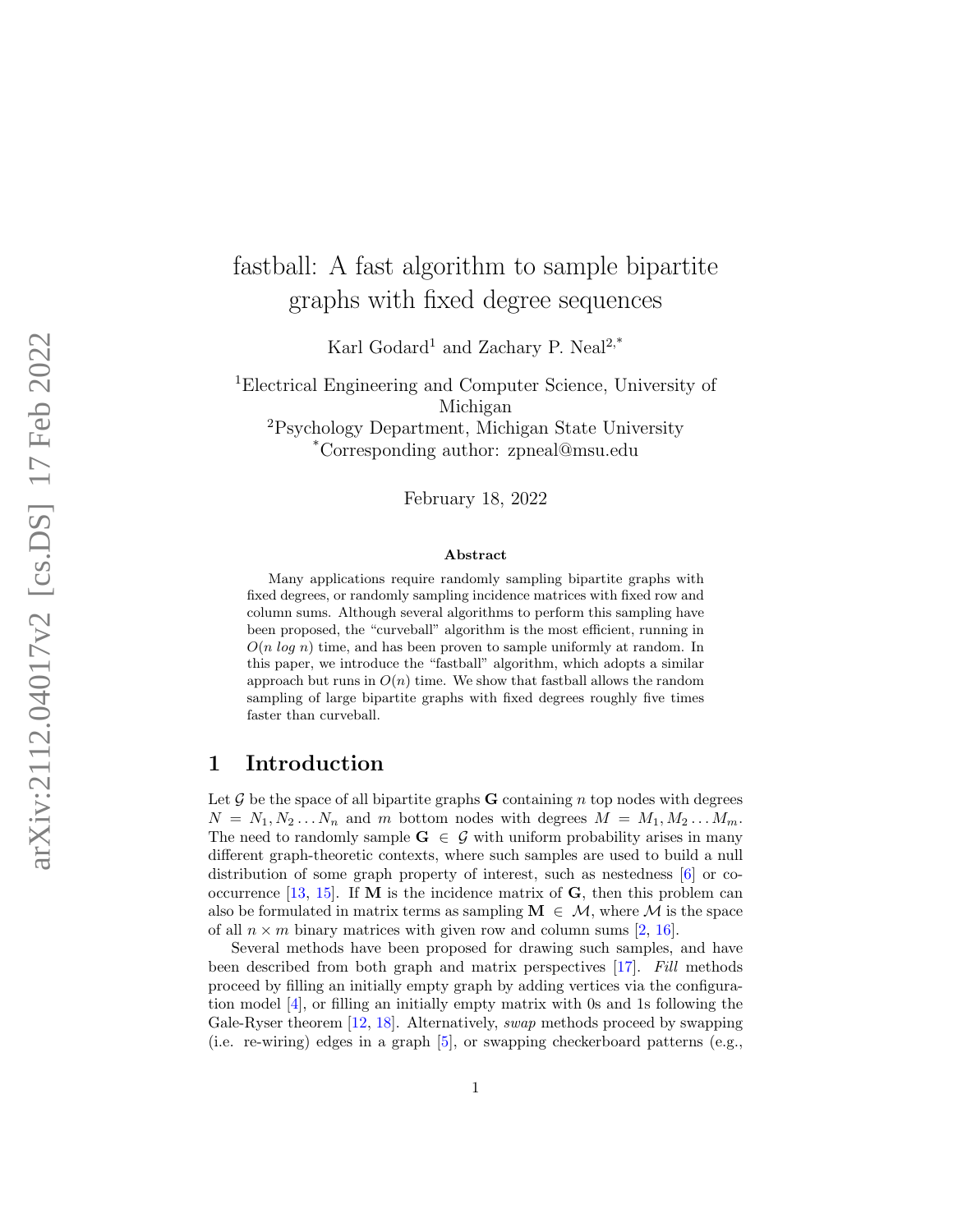<span id="page-1-1"></span>

swapping  $\frac{0}{1}$   $\frac{1}{0}$  with  $\frac{1}{0}$   $\frac{0}{1}$  in a matrix. Other more sophisticated methods have been proposed that rely on sequential importance sampling [\[1,](#page-6-4) [11,](#page-7-6) [20\]](#page-8-0) or simulated annealing [\[3\]](#page-6-5). Among these methods, the fastest [\[19,](#page-8-1) [10\]](#page-7-7) that is proven to sample  $G \in \mathcal{G}$  uniformly at random [\[7\]](#page-6-6) is the "curveball" algorithm. In this paper, we introduce a more efficient variant of curveball that we call "fastball".

The remainder of the paper is organized in four sections. In section [2](#page-1-0) we briefly describe the curveball algorithm. In section [3](#page-2-0) we introduce the fastball algorithm. In section [4](#page-4-0) we compare the running times of curveball and fastball. We conclude in section [5](#page-5-0) by identifying directions for future research.

# <span id="page-1-0"></span>2 The curveball algorithm

Figure [1](#page-1-1) outlines the steps of the curveball algorithm, which illustrates how a starting bipartite graph  $G$  is randomized to yield a new graph  $G'$  that is randomly chosen from  $\mathcal G$ . The algorithm developers noted that this randomization process resembles how children may trade baseball cards, giving the algorithm its name, so we use this metaphor to make the example concrete [\[19\]](#page-8-1). The input is a bipartite graph G. We use uppercase letters A–D to denote the top nodes (i.e., children), and lowercase letters a–f to denote the bottom nodes (i.e., baseball cards).

For the purposes of the algorithm, G is represented as a list of each top node's neighbors (e.g., child A has cards a, c, e, and f). Two top nodes i and j are randomly selected (e.g., children A and B will engage in card trading). Next, we find i and j's neighbor intersection  $I$  (e.g., both children have card f) and symmetric difference  $S$  (e.g., only one child has cards a, b, c, d, and e), then randomly shuffle S. We also find each top node's contribution to the symmetric difference,  $S_i$  and  $S_j$  (e.g., child A has 3 unique cards and child B has 2 unique cards). Following the trade,  $i$ 's new neighbors are  $I$  plus the first  $S_i$  elements of S, and j's new neighbors are I plus for the last  $S_j$  elements of  $S$  (e.g., child a now has cards a, b, d, and f). Using a card trading metaphor, this process mirrors the two children placing all their unique cards in a pile, then randomly drawing the same number of cards from the pile that they put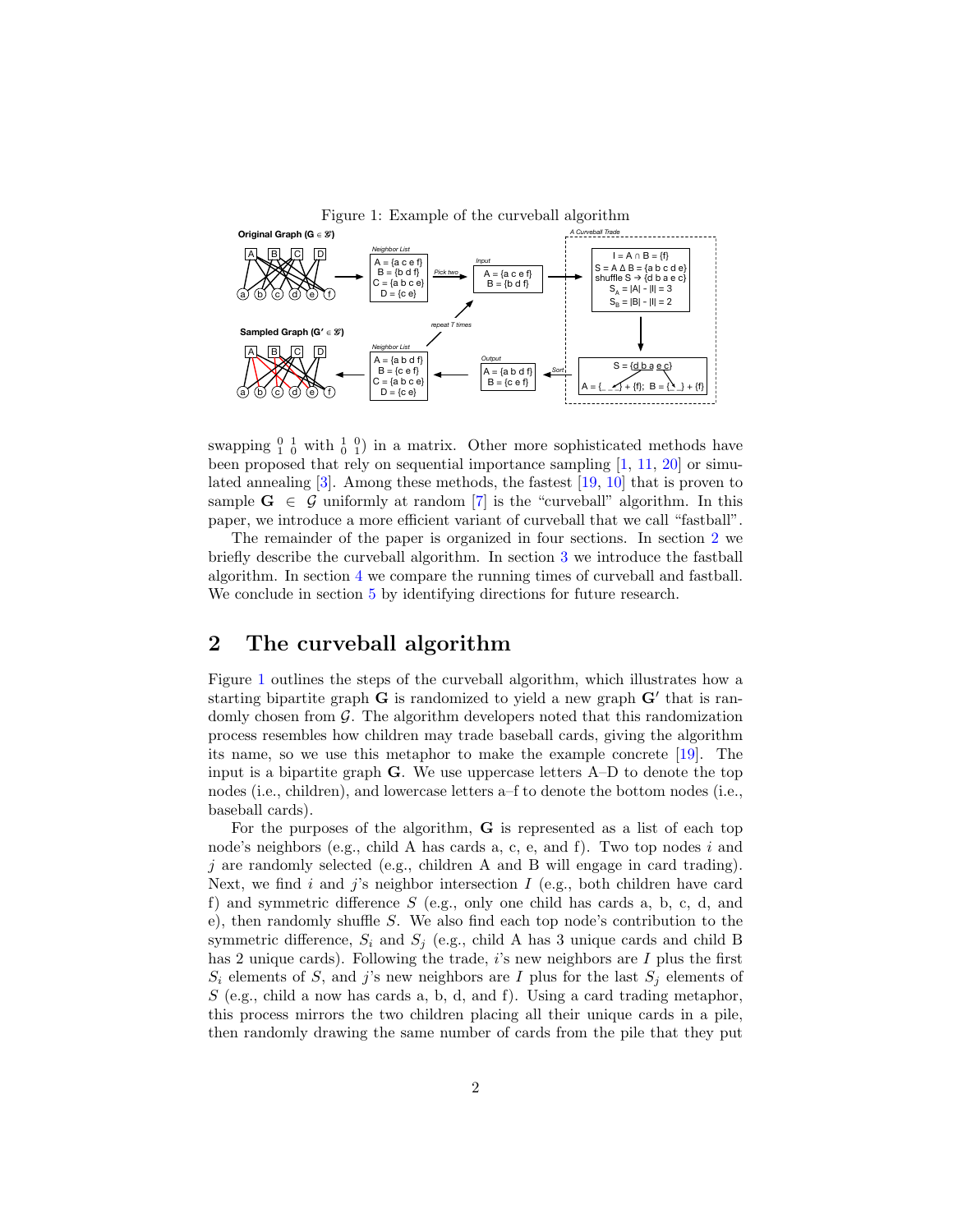in. Finally, top nodes i's and j's new neighbor lists are sorted and updated in the complete neighbor list, at which point the process can repeat for another two randomly selected top nodes. Figure [1](#page-1-1) illustrates a single trade T and the resulting random graph  $G'$ , where the changed edges are shown in red. However, in practice many trades are required to ensure that  $G'$  is randomly sampled from  $\mathcal G$ . Numerical experiments suggest that  $T = 5n$  is sufficient to ensure random mixing in matrices up to  $100 \times 100$  [\[19,](#page-8-1) [7,](#page-6-6) [10\]](#page-7-7).

The curveball algorithm offers two notable advantages over alternative approaches to randomizing  $G$  and sampling from  $G$ . First, its Markov Chain is known to be finite, irreducible, and aperiodic [\[7\]](#page-6-6), and therefore converges to a unique stationary distribution on  $G$  [\[14\]](#page-7-8), which implies that it can sample  $G \in \mathcal{G}$  uniformly at random. Second, it is more rapidly mixing than swap methods because while swap methods change the position of only one edge in each iteration, a single curveball trade can perform many such swaps [\[8,](#page-7-9) [10\]](#page-7-7).

Algorithm 1 Curveball Trade algorithm,  $O(n \log n)$ 

<span id="page-2-1"></span>**Input:** Sorted vector of i's neighbors  $N_i$  & Sorted vector of j's neighbors  $N_j$ **Output:** Sorted vector of *i*'s neighbors  $N_i'$  & Sorted vector of *j*'s neighbors  $N_j'$ 

| Let $I = N_i \cap N_j$ and let $S = N_i \Delta N_j$    | O(n)          |
|--------------------------------------------------------|---------------|
| Shuffle $S$                                            | O(n)          |
| Let $N'_i = I$ + the first $ N_i  -  I $ elements of S | O(n)          |
| Let $N'_i = I$ + the last $ N_i  -  I $ elements of S  | O(n)          |
| Sort $N_i'$                                            | $O(n \log n)$ |
| Sort $N_i'$                                            | $O(n \log n)$ |

Recent work has improved curveball's efficiency by performing trades for multiple pairs of top nodes in parallel [\[8\]](#page-7-9) and by using I/O-efficient techniques to manage the handling of neighbor lists [\[9\]](#page-7-10). However, these innovations still rely on the same algorithm for performing each curveball trade, which we aim to improve. The algorithm for performing a curveball trade is shown in Algorithm [1,](#page-2-1) which also shows the complexity of each step. The input vectors of i's and j's neighbors must be sorted so that their intersection  $I$  and symmetric difference S can be found efficiently and simultaneously in  $O(n)$  time. Because in practice curveball trades are performed repeatedly by the curveball algorithm, the output vectors must also be sorted so they are ready for the next trade, which requires  $O(n \log n)$  time.

#### <span id="page-2-0"></span>3 The fastball algorithm

The fastball algorithm is identical to the curveball algorithm, except that trades are performed differently. In this section we first review a concrete example of the fastball algorithm, again using the baseball card trading metaphor, then present the more efficient curveball trade algorithm.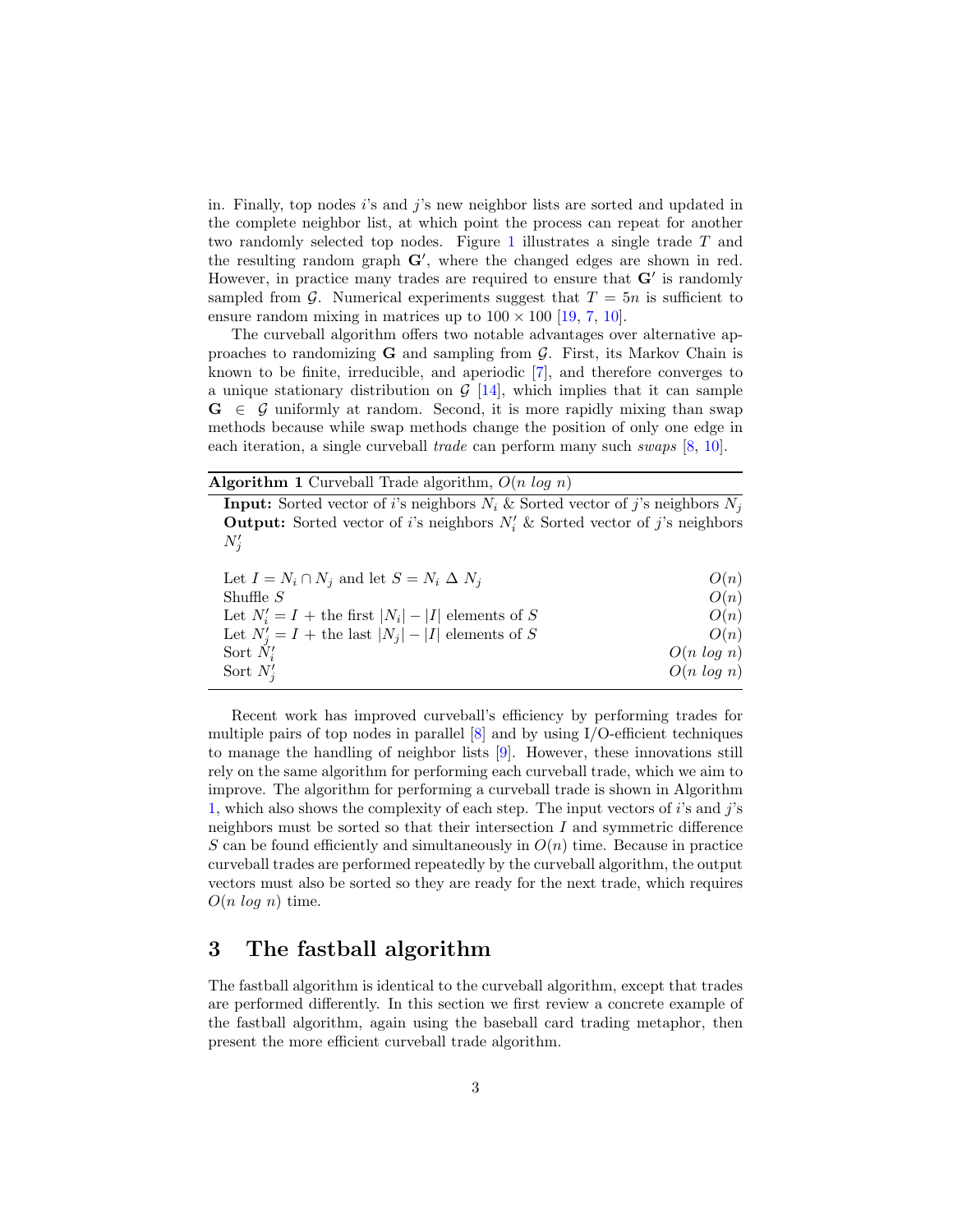<span id="page-3-0"></span>

Figure 2: Diagram and example of the fastball algorithm

Figure [2](#page-3-0) outlines the steps of the curveball algorithm, which illustrates how a starting bipartite graph  $G$  is randomized to yield a new graph  $G'$  that is randomly chosen from  $\mathcal G$ . Like curveball,  $G$  is represented as a neighbor list, from which two top nodes are randomly chosen to participate in a trade, and which later rejoin the complete neighbor list after the trade. Here, we focus only on performing the fastball trade itself, which is the only difference.

First, we compute the cardinality of the intersection of i's and j's neighbor lists (e.g. child A and B have 1 card in common), and from this compute  $i$ 's and j's number of unique neighbors,  $S_i$  and  $S_j$  (e.g., child A has 3 unique cards and child B has 2 unique cards). Then we construct a vector  $V$  that contains  $S_i$  is and  $S_j$  js, and shuffle it. Finally, we make a single simultaneous pass through  $i$ 's and  $j$ 's neighbor lists, comparing the elements. When two elements match, they are retained as neighbors of  $i$  and  $j$ . When two elements differ, the lower-valued element becomes a neighbor of the node identified in  $V$ . Using a card trading metaphor, this process mirrors the two children holding their alphabetically sorted cards face down in a deck. Each child turns over the top card. If the face up cards match, both children get to keep them. If the face-up cards do not match, then the child identified by the first element of  $V$  (i.e., the 'victory vector') 'wins' the alphabetically-earlier face up card, while the losing child turns a new card face up. In the example shown in figure [2,](#page-3-0) in round 3 child A turns card c face up and child B turns card d face up, then child B wins card c because he is identified by the current element of the victory vector.

Algorithm [2](#page-4-1) formalizes the process for performing a fastball trade, and shows the complexity of each step. The while loop and two if commands describe the explicit steps of the simultaneous pass through the  $N_i$  and  $N_j$  neighbor lists, which collectively can be performed in  $O(n)$  time when  $N_i$  and  $N_j$  are sorted.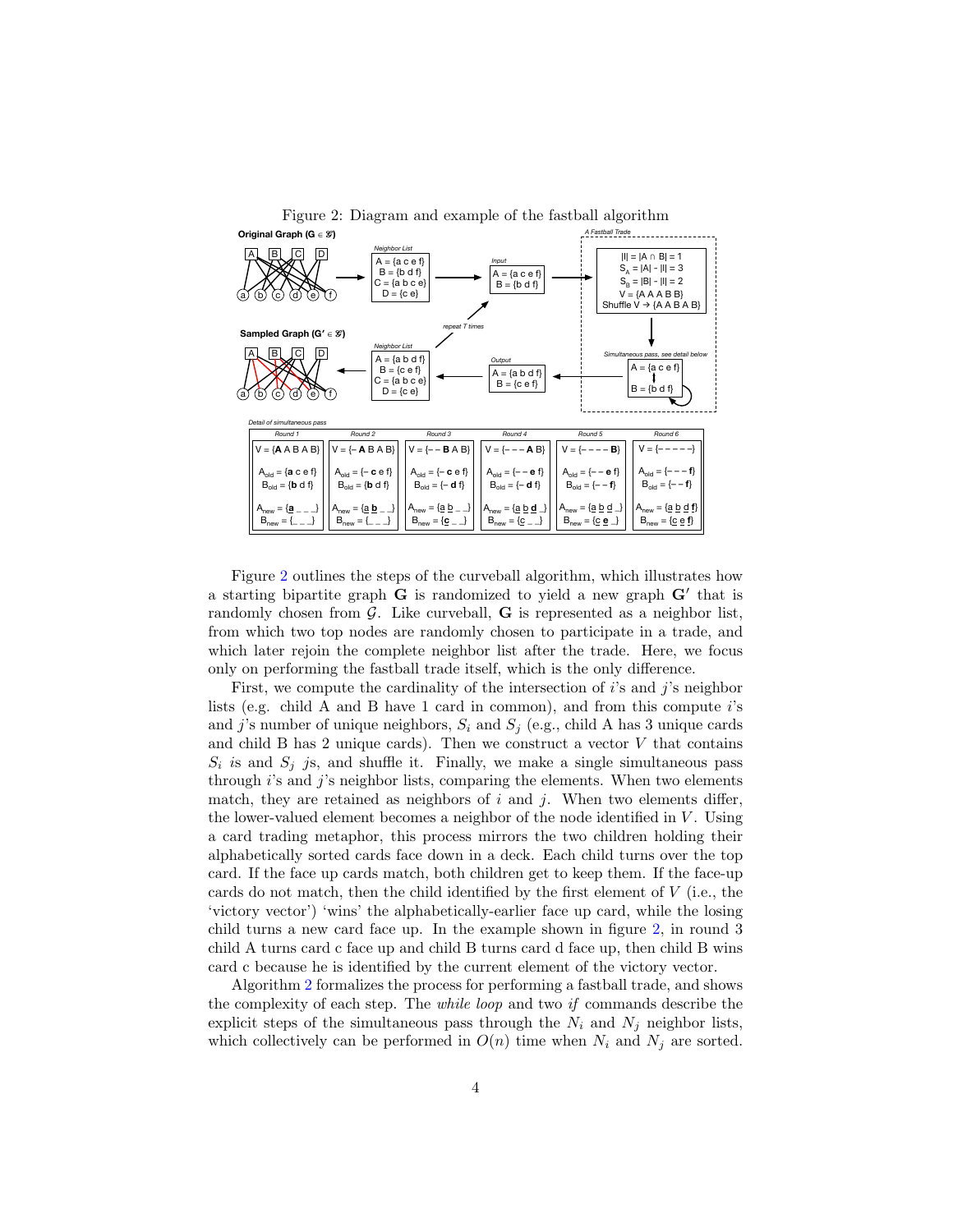**Algorithm 2** Fastball Trade algorithm,  $O(n)$ 

<span id="page-4-1"></span>**Input:** Sorted vector of i's neighbors  $N_i$  & Sorted vector of j's neighbors  $N_i$ **Output:** Sorted vector of *i*'s neighbors  $N_i'$  & Sorted vector of *j*'s neighbors  $N_j'$ 

| Let $ I  =  N_i \cap N_j $                                 | O(n) |
|------------------------------------------------------------|------|
| Let V be a vector of $ N_i  -  I $ is and $ N_i  -  I $ js | O(n) |
| Shuffle $V$                                                | O(n) |

Let  $a = 0, b = 0, c = 0$  Explicit steps of a simultaneous while  $a \neq |N_i|$  and  $b \neq |N_i|$  do pass through  $N_i$  and  $N_j$ , if  $N_i[a] = N_j[b]$  then collectively  $O(n)$ Append  $N_i[a]$  to  $N'_i$  and append  $N_j[b]$   $N'_j$ Increment a and b else if  $N_i[a] < N_j[b]$  then Append  $N_i[a]$  to  $N'_{V[c]}$ Increment a and c else if  $N_i[a]>N_j[b]$  then Append  $N_j[b]$  to  $N'_{V[c]}$ Increment b and c end if end while if  $a \neq |N_i|$  and  $c \neq |V|$  then Append  $N_i[a...|N_i]|$  to  $N_{V[c...|V]|}$ if  $b \neq |N_j|$  and  $c \neq |V|$  then Append  $N_j [b...|N_j|]$  to  $N_{V[c...|V]}$ 

Therefore, like curveball, the efficiency of fastball's key steps requires that the input vectors be sorted, and that the output vectors be sorted in preparation for the next trade. However, unlike curveball's approach, fastball's simultaneous pass approach ensures that the new neighbor lists  $N_i'$  and  $N_j'$  are assembled in sorted order, and therefore eliminates the computationally costly need to sort them later. Despite this algorithmic modification, the outcome of fastball trades are identical to those performed by curveball, which ensures that fastball samples  $G \in \mathcal{G}$  uniformly at random [\[7,](#page-6-6) [14\]](#page-7-8).

#### <span id="page-4-0"></span>4 Comparison of running times

To compare the running times of curveball and fastball, we implemented each algorithm in  $C++$  and used them to perform 100 trades on incidence matrices with differing numbers of columns with an Apple M1 processor. To maximize the number of possible swaps within a trade, representing a worst-case scenario, 50% of the incidence matrices cells contained 1s. Figure [3](#page-5-1) shows the time required by each algorithm to perform 100 trades as a function of the number of columns in the incidence matrix (i.e., bottom nodes in G). Each data point represents the average over 10 replications. We find that for these sizes of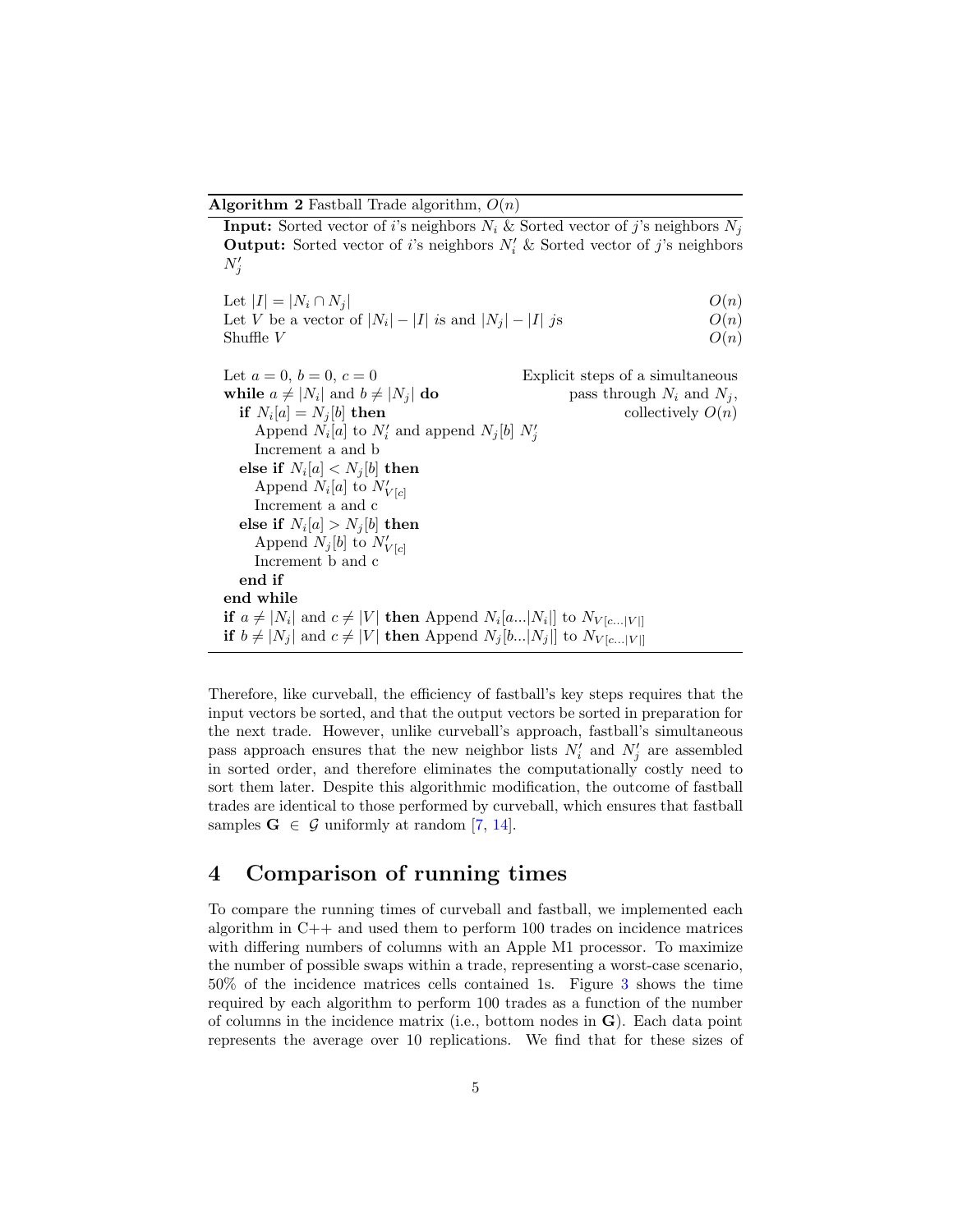<span id="page-5-1"></span>

matrices, fastball is always faster than curveball, and that for large incidence matrices  $(m > 10<sup>7</sup>)$  curveball is nearly five times faster. To contextualize this difference in running times in a practical application, if we assume that the mixing time of curveball and fastball is  $5n$  [\[19,](#page-8-1) [7,](#page-6-6) [10\]](#page-7-7), then randomly sampling one  $10^5 \times 10^5$  incidence matrix would require 16.5 seconds for curveball, but only 4.72 seconds for fastball.

#### <span id="page-5-0"></span>5 Discussion

In this paper, we have introduced the fastball algorithm as an algorithmically efficient and practically faster variant of the existing curveball algorithm for sampling bipartite graphs with fixed degree sequences. Asymptotically, while the curveball algorithm runs in  $O(n \log n)$  time, fastball runs in  $O(n)$  time. Practically, for very large graphs, the fastball algorithm can perform trades at nearly 5 times faster than curveball. Like curveball, fastball has applications for graph pattern detection where random graphs must be generated to build a null distribution of a graph property such as nestedness [\[6\]](#page-6-0) or co-occurrence [\[13,](#page-7-0) [15\]](#page-7-1). However, it has particular application in contexts where the number of random graphs required to achieve the necessary precision is very large [\[16\]](#page-7-2).

In addition to its practical applications, the fastball algorithm offers a starting point for both theoretical and algorithmic future directions. First, relatively little is known about curveball's or fastball's mixing time. Prior work has shown that their Markov Chains are rapidly mixing whenever checkerboard swap algorithms are rapidly mixing  $[10]$  and that 5n trades is sufficient for random mixing when **M** is small (e.g.,  $100 \times 100$ ) and random. Because fastball can perform trades much more quickly than curveball, it can be used to extend earlier numerical experiments of mixing time on larger matrices or matrices with unique structures. Second, still greater computational efficiency may be achievable by combining fastball's more efficient trade algorithm with the parallelization and I/O-efficient techniques that have been applied to curveball  $[8, 9]$  $[8, 9]$  $[8, 9]$ .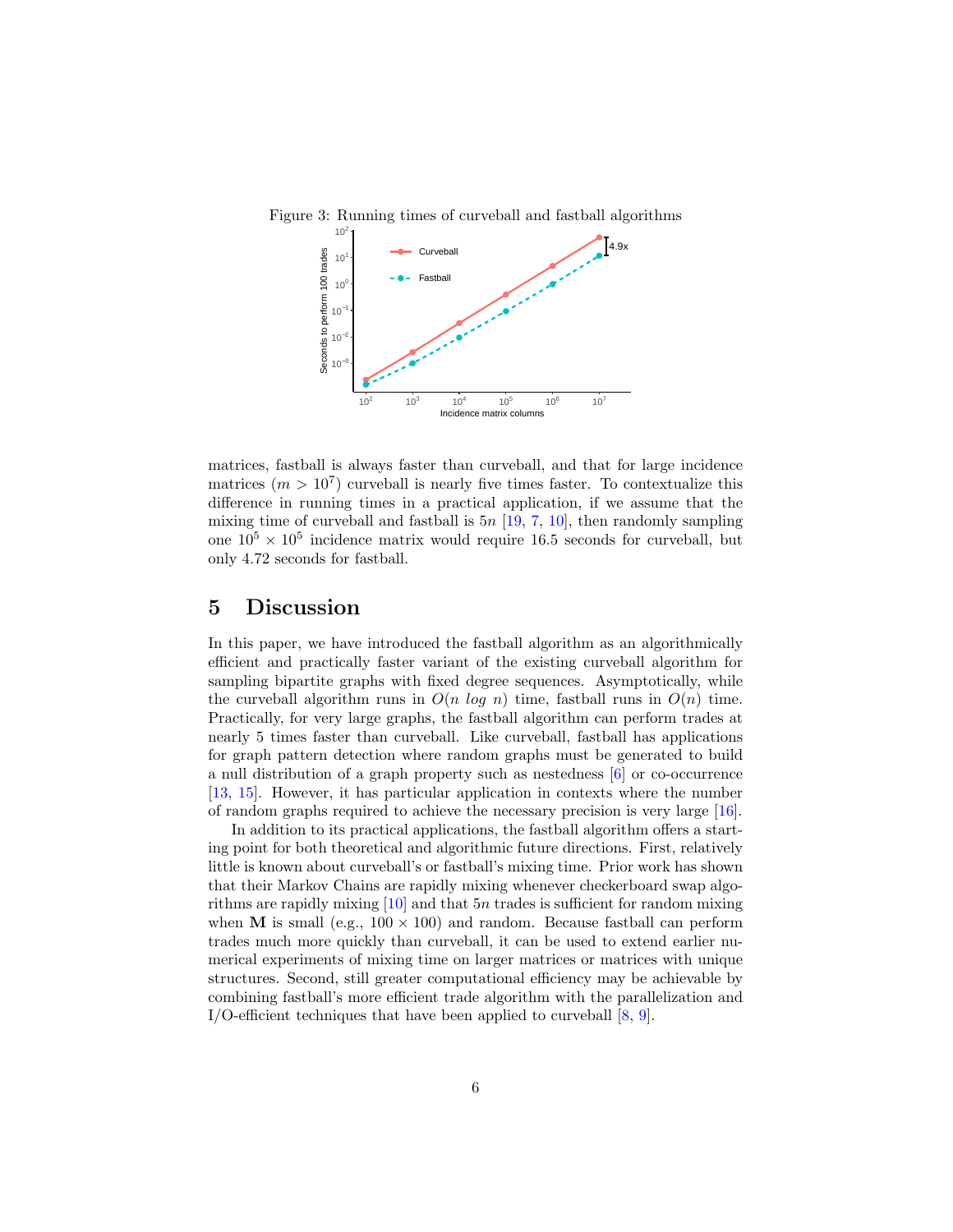### Data Availability

Algorithm implementations in  $C++$ , and R code to reproduce the running time analysis, are available at <https://github.com/zpneal/fastball>.

#### Contributor Statement

KG conceptualized the fastball algorithm, and implemented both algorithms in C++; ZPN revised the algorithms and conducted the analysis. Both authors drafted and revised the paper.

#### Acknowledgements

This work was supported by the National Science Foundation (#2016320).

# References

- <span id="page-6-4"></span>[1] R. Admiraal and M. S. Handcock. Networksis: a package to simulate bipartite graphs with fixed marginals through sequential importance sampling. Journal of Statistical Software, 24(8), 2008. [doi:10.18637/jss.v024.i08](https://doi.org/10.18637/jss.v024.i08).
- <span id="page-6-1"></span>[2] A. Barvinok. On the number of matrices and a random matrix with prescribed row and column sums and 0–1 entries. Advances in Mathematics, 224(1):316–339, 2010.
- <span id="page-6-5"></span>[3] I. Bezáková, N. Bhatnagar, and E. Vigoda. Sampling binary contingency tables with a greedy start. Random Structures & Algorithms,  $30(1-2):168-$ 205, 2007. [doi:10.1002/rsa.20155](https://doi.org/10.1002/rsa.20155).
- <span id="page-6-2"></span>[4] J. Blanchet and A. Stauffer. Characterizing optimal sampling of binary contingency tables via the configuration model. Random Structures  $\mathcal{B}$  Al $gorithms, 42(2):159-184, 2013.$  [doi:10.1002/rsa.20403](https://doi.org/10.1002/rsa.20403).
- <span id="page-6-3"></span>[5] A. A. Boroojeni, J. Dewar, T. Wu, and J. M. Hyman. Generating bipartite networks with a prescribed joint degree distribution. Journal of Complex Networks, 5(6):839–857, 2017. [doi:10.1093/comnet/cnx014](https://doi.org/10.1093/comnet/cnx014).
- <span id="page-6-0"></span>[6] M. Bruno, F. Saracco, D. Garlaschelli, C. J. Tessone, and G. Caldarelli. The ambiguity of nestedness under soft and hard constraints. Scientific  $Reports, 10(1):1-13, 2020.$  [doi:10.1038/s41598-020-76300-1](https://doi.org/10.1038/s41598-020-76300-1).
- <span id="page-6-6"></span>[7] C. J. Carstens. Proof of uniform sampling of binary matrices with fixed row sums and column sums for the fast curveball algorithm. *Physical Review* E, 91(4):042812, 2015. [doi:10.1103/PhysRevE.91.042812](https://doi.org/10.1103/PhysRevE.91.042812).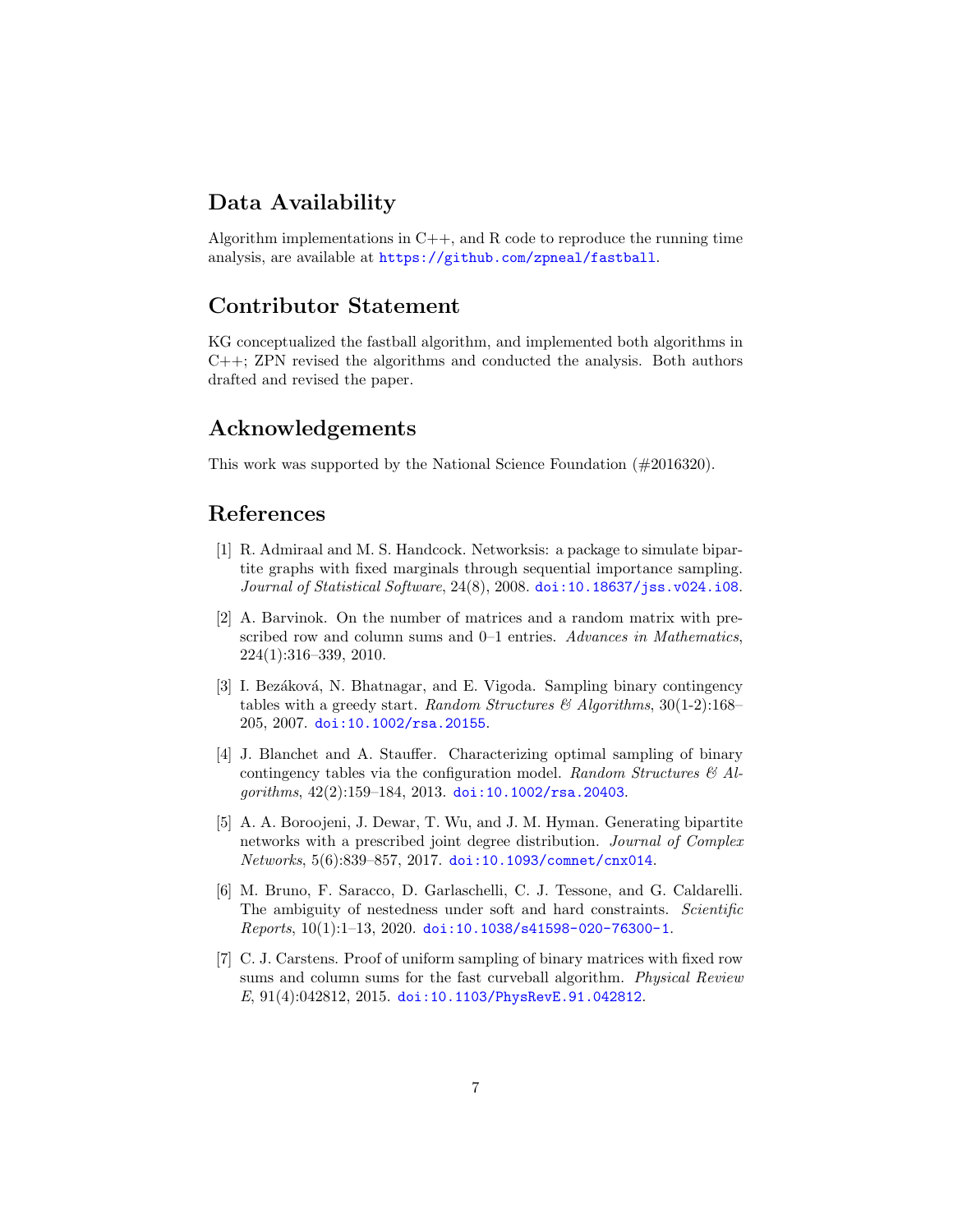- <span id="page-7-9"></span>[8] C. J. Carstens, A. Berger, and G. Strona. A unifying framework for fast randomization of ecological networks with fixed (node) degrees. MethodsX, 5:773–780, 2018. [doi:10.1016/j.mex.2018.06.018](https://doi.org/10.1016/j.mex.2018.06.018).
- <span id="page-7-10"></span>[9] C. J. Carstens, M. Hamann, U. Meyer, M. Penschuck, H. Tran, and D. Wagner. Parallel and I/O-efficient Randomisation of Massive Networks using Global Curveball Trades. In Y. Azar, H. Bast, and G. Herman, editors, 26th Annual European Symposium on Algorithms (ESA 2018), volume 112 of Leibniz International Proceedings in Informatics (LIPIcs), pages 11:1– 11:15, Dagstuhl, Germany, 2018. Schloss Dagstuhl–Leibniz-Zentrum fuer Informatik. URL: [http://drops.dagstuhl.de/opus/volltexte/2018/](http://drops.dagstuhl.de/opus/volltexte/2018/9474) [9474](http://drops.dagstuhl.de/opus/volltexte/2018/9474), [doi:10.4230/LIPIcs.ESA.2018.11](https://doi.org/10.4230/LIPIcs.ESA.2018.11).
- <span id="page-7-7"></span>[10] C. J. Carstens and P. Kleer. Speeding up switch markov chains for sampling bipartite graphs with given degree sequence. In Approximation, Randomization, and Combinatorial Optimization. Algorithms and Techniques (APPROX/RANDOM 2018). Schloss Dagstuhl-Leibniz-Zentrum fuer Informatik, 2018. [doi:10.4230/LIPIcs.APPROX-RANDOM.2018.36](https://doi.org/10.4230/LIPIcs.APPROX-RANDOM.2018.36).
- <span id="page-7-6"></span>[11] Y. Chen, I. H. Dinwoodie, and S. Sullivant. Sequential importance sampling for multiway tables. The Annals of Statistics,  $34(1):523-545$ ,  $2006$ . [doi:](https://doi.org/10.1214/009053605000000822) [10.1214/009053605000000822](https://doi.org/10.1214/009053605000000822).
- <span id="page-7-4"></span>[12] D. Gale et al. A theorem on flows in networks. Pacific Journal of Mathe $matics, 7(2):1073-1082, 1957. \text{ doi: } 10.2140/\text{pjm}.1957.7.1073.$
- <span id="page-7-0"></span>[13] N. J. Gotelli. Null model analysis of species co-occurrence patterns. Ecol $ogy, 81(9):2606-2621, 2000.$  [doi:10.1890/0012-9658\(2000\)081\[2606:](https://doi.org/10.1890/0012-9658(2000)081[2606:NMAOSC]2.0.CO;2) [NMAOSC\]2.0.CO;2](https://doi.org/10.1890/0012-9658(2000)081[2606:NMAOSC]2.0.CO;2).
- <span id="page-7-8"></span>[14] M. Mitzenmacher and E. Upfal. Probability and computing: Randomization and probabilistic techniques in algorithms and data analysis. Cambridge university press, 2017.
- <span id="page-7-1"></span>[15] Z. P. Neal. The backbone of bipartite projections: Inferring relationships from co-authorship, co-sponsorship, co-attendance and other co-behaviors. Social Networks, 39:84–97, 2014. [doi:10.1016/j.socnet.2014.06.001](https://doi.org/10.1016/j.socnet.2014.06.001).
- <span id="page-7-2"></span>[16] Z. P. Neal, R. Domagalski, and B. Sagan. Comparing alternatives to the fixed degree sequence model for extracting the backbone of bipartite projections. Scientific Reports, 2021. [doi:10.1038/s41598-021-03238-3](https://doi.org/10.1038/s41598-021-03238-3).
- <span id="page-7-3"></span>[17] M. Penschuck, U. Brandes, M. Hamann, S. Lamm, U. Meyer, I. Safro, P. Sanders, and C. Schulz. Recent advances in scalable network generation. arXiv preprint [arXiv:2003.00736](http://arxiv.org/abs/2003.00736), 2020.
- <span id="page-7-5"></span>[18] H. J. Ryser. Combinatorial properties of matrices of zeros and ones. Canadian Journal of Mathematics, 9:371–377, 1957. [doi:10.4153/](https://doi.org/10.4153/CJM-1957-044-3) [CJM-1957-044-3](https://doi.org/10.4153/CJM-1957-044-3).